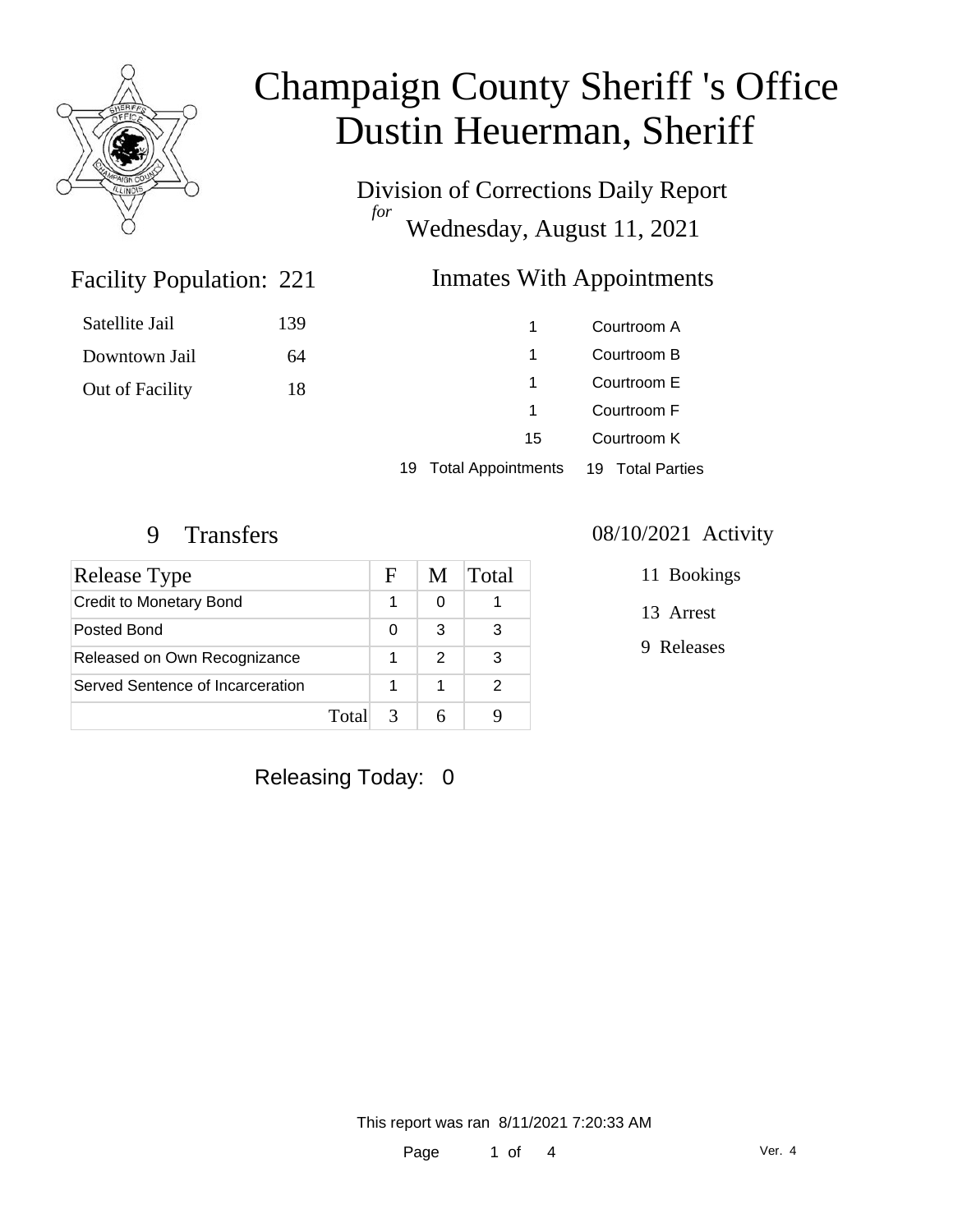

# Champaign County Sheriff 's Office Dustin Heuerman, Sheriff

Division of Corrections Daily Report *for* Wednesday, August 11, 2021

#### Custody Status Count

- Electronic Home Dentention 17
	- Felony Arraignment 6
		- Felony Other 2
	- Felony Pre-Sentence 4
		- Felony Pre-Trial 140
	- Felony Pre-Trial DUI 1
	- Felony Sentenced CCSO 10
	- Felony Sentenced IDOC 14
		- Hold Other 3
		- Hold Sentenced IDOC 1
	- Misdemeanor Arraignment 3
		- Misdemeanor Pre-Trial 2
			- Petition to Revoke 3
			- Remanded to DHS 13
				- Traffic Pre-Trial 1
		- Traffic Sentenced CCSO 1
			- Total 221

This report was ran 8/11/2021 7:20:33 AM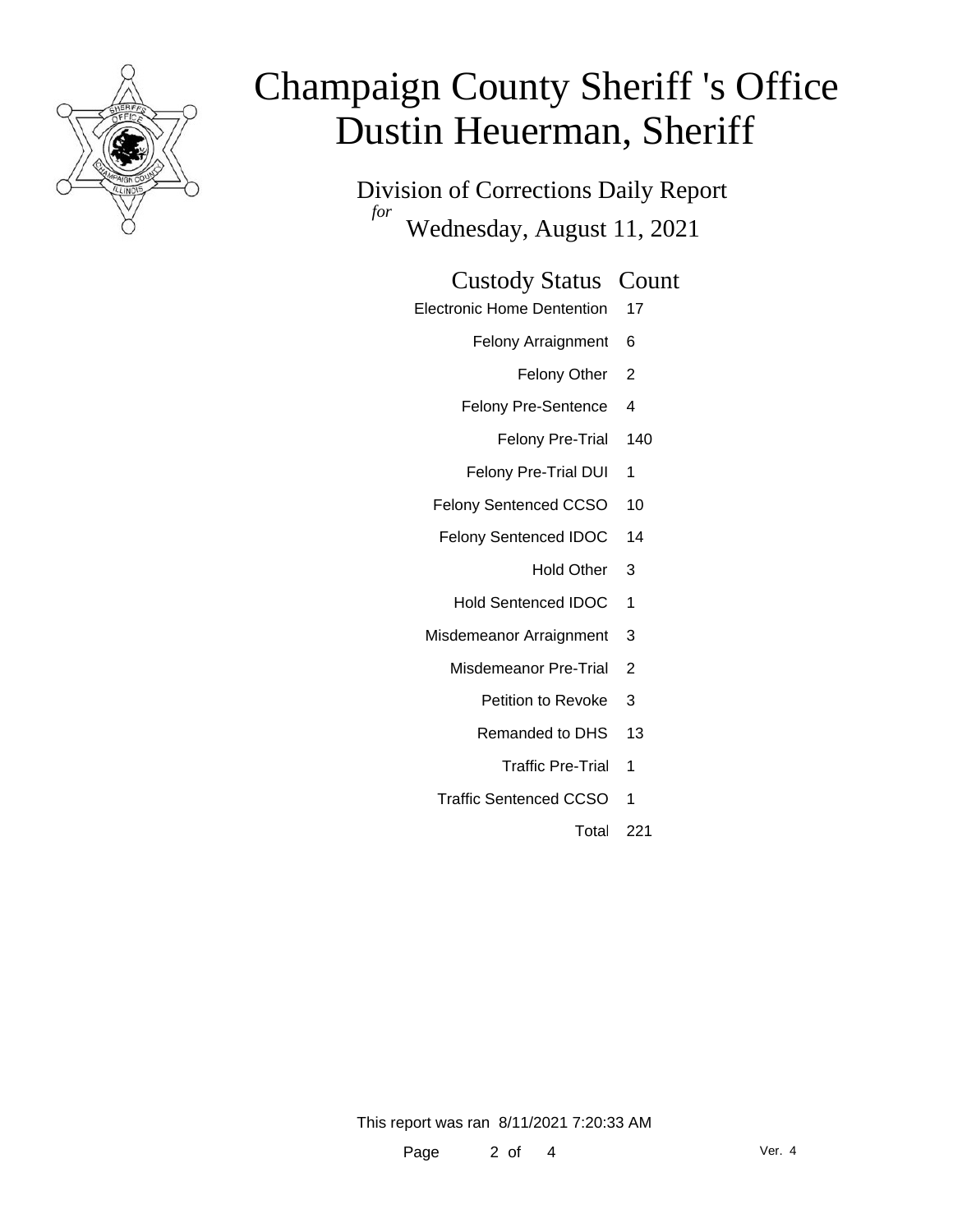

# Champaign County Sheriff 's Office Dustin Heuerman, Sheriff

Division of Corrections Daily Report *for* Wednesday, August 11, 2021

### Inmates With Appointments

| Jailing Party Name                | Location    | Number of Records / Node |
|-----------------------------------|-------------|--------------------------|
| BECKLEY, ANTHONY PATRICK          | Courtroom K | 1 / Satellite Jail       |
| DAVIS, ANTONIO                    | Courtroom K | 1 / Satellite Jail       |
| DAVIS, JOHN GILBERT               | Courtroom K | 1 / Satellite Jail       |
| DIGGS, DEMARKUS ALONZO            | Courtroom A | 1 / Downtown Jail        |
| FINLEY, KEVIN DANTE               | Courtroom K | 1 / Downtown Jail        |
| GARY, XAVIER LAMAR                | Courtroom K | 1 / Satellite Jail       |
| HERRERA, ANDREW WESLEY            | Courtroom K | 1 / Satellite Jail       |
| <b>HILL, JACOB MILES</b>          | Courtroom K | 1 / Satellite Jail       |
| <b>HUGHES, MICHAEL CHASE</b>      | Courtroom K | 1 / Satellite Jail       |
| <b>JIN, XIANG</b>                 | Courtroom K | 1 / Satellite Jail       |
| <b>LAWS, TERON RAMONTE</b>        | Courtroom K | 1 / Satellite Jail       |
| <b>MACON, SHAWN MARCELLUS</b>     | Courtroom K | 1 / Satellite Jail       |
| <b>OSBORNE, NICHOLE MARIE</b>     | Courtroom E | 1 / Satellite Jail       |
| PERKINS, ERETHEAL                 | Courtroom B | 1 / Downtown Jail        |
| PETTIS, TARELL LACOURTNEY, Junior | Courtroom K | 1 / Satellite Jail       |
| PETTIS, TYRELL RYTCHNESS          | Courtroom K | 1 / Satellite Jail       |
| RICHARDSON, WILLIE LEE            | Courtroom K | 1 / Satellite Jail       |
| SMITH, JAMES NASHAUN, Junior      | Courtroom K | 1 / Satellite Jail       |
| TRAVIS, DENZEL DANTRELL           | Courtroom F | 1 / Satellite Jail       |

### **Transfers**

| AGUIRRE, ADRIAN            | Released on Own Recognizance     | Satellite Jail  |
|----------------------------|----------------------------------|-----------------|
| COX, SEAN MICHAEL          | Released on Own Recognizance     | Satellite Jail  |
| HUGGER, KENNETH LAMAR      | Served Sentence of Incarceration | Out of Facility |
| <b>IRVIN, ROBIN NICOLE</b> | <b>Credit to Monetary Bond</b>   | Satellite Jail  |
| JONES, DEMARCOS MARTEL     | Posted Bond                      | Satellite Jail  |